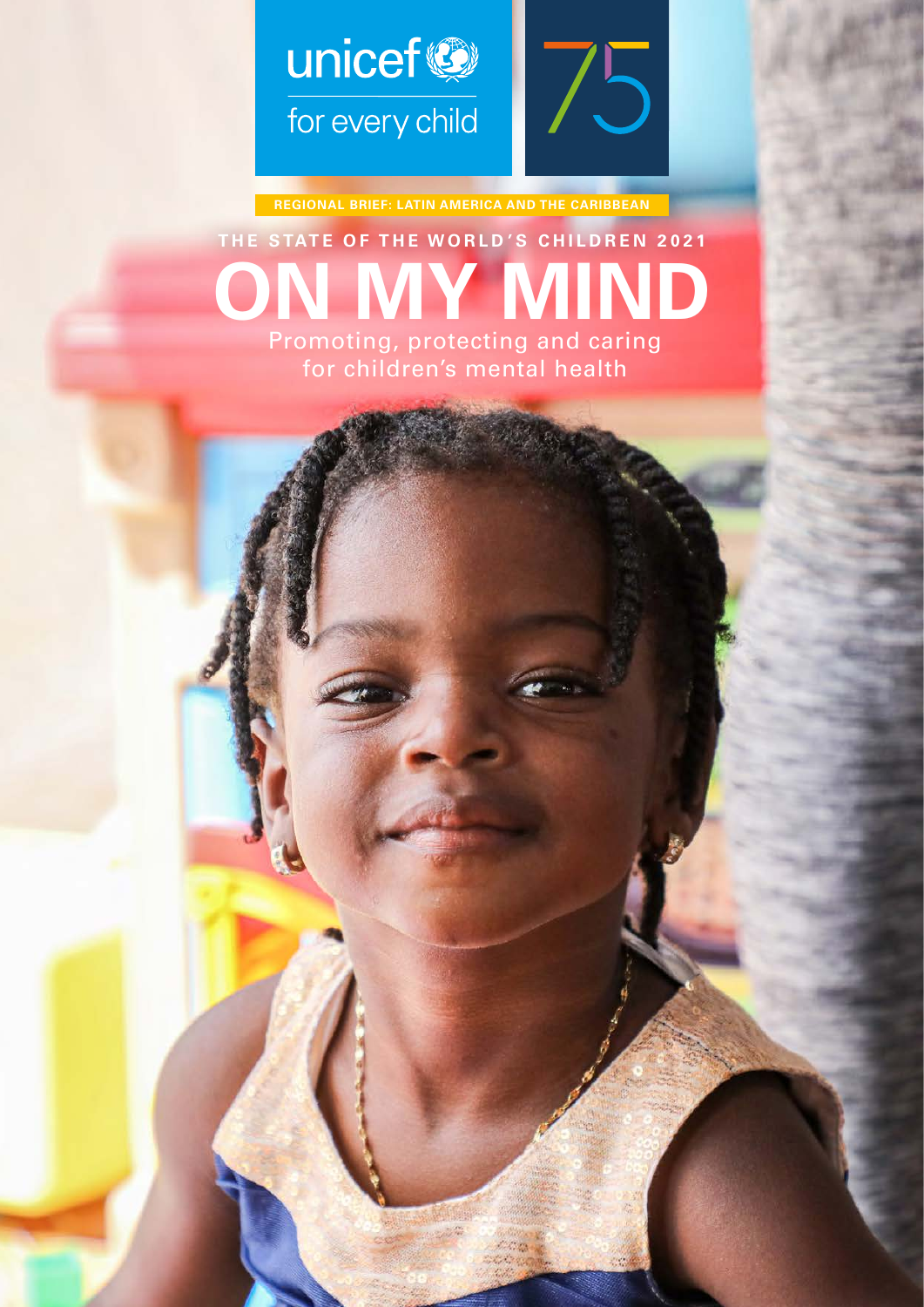## **A TIME FOR LEADERSHIP ON MENTAL HEALTH**

Fear. Loneliness. Grief.

As the coronavirus pandemic descended on the world in 2019, these powerful emotions enveloped the lives of many millions of children, young people and families. In the early days especially, many experts feared they would persist, damaging the mental health of a generation.

In truth, it will be years before we can really assess the impact of COVID-19 on our mental health.

For even if the potency of the virus fades, the pandemic's economic and social impact will linger: over the fathers and mothers who thought they had left the worst of times behind them, but are once

again struggling to put food in a baby's bowl; over the boy falling behind in school after months of disrupted learning; and the girl dropping out to work on a farm or in a factory. It will hang over the aspirations and lifetime earnings of a generation whose education has been disrupted.

Indeed, the risk is that the aftershocks of this pandemic will chip away at the happiness and well-being of children, adolescents and caregivers for years to come – that they will pose a risk to the foundations of mental health.

For if the pandemic has taught us anything, it is that our mental health is profoundly affected by the world around us. Far from being

simply a question of what is going on in a person's mind, the state of each child's or adolescent's mental health is profoundly affected by the circumstances of their lives – their experiences with parents and caregivers, the connections they form with friends and their chances to play, learn and grow. Mental health is also a reflection of the ways their lives are influenced by the poverty, conflict, disease and access to opportunities that exist in their worlds.

If these connections were not clear before the pandemic, they certainly are now.

This is the reality that is at the heart of The State of the World's Children 2021.

### A challenge ignored

Indeed, what we have learned is that mental health is positive – an asset: It is about a little girl being able to thrive with the love and support of her family, sharing the ups and downs of daily life. It is about a teenage boy being able to talk and laugh with his friends, supporting them when they are down and being able to turn to them when he is down. It is about a young woman having a sense of purpose in her life and the selfconfidence to take on and meet

challenges. It is about a mother or father being able to support their child's emotional health and wellbeing, bonding and attaching.

The links between mental and physical health and well-being, and the importance of mental health in shaping life outcomes, are increasingly being recognized. They are reflected in the connection between mental health and the foundations of a healthy and prosperous world acknowledged

in the Sustainable Development Goals. Indeed, that agreement among the nations of the world positioned the promotion and protection of mental health and well-being as key to the global development agenda.

Despite all this, governments and societies are investing far, far too little in **promoting**, **protecting** and **caring** for the mental health of children, young people and their caregivers.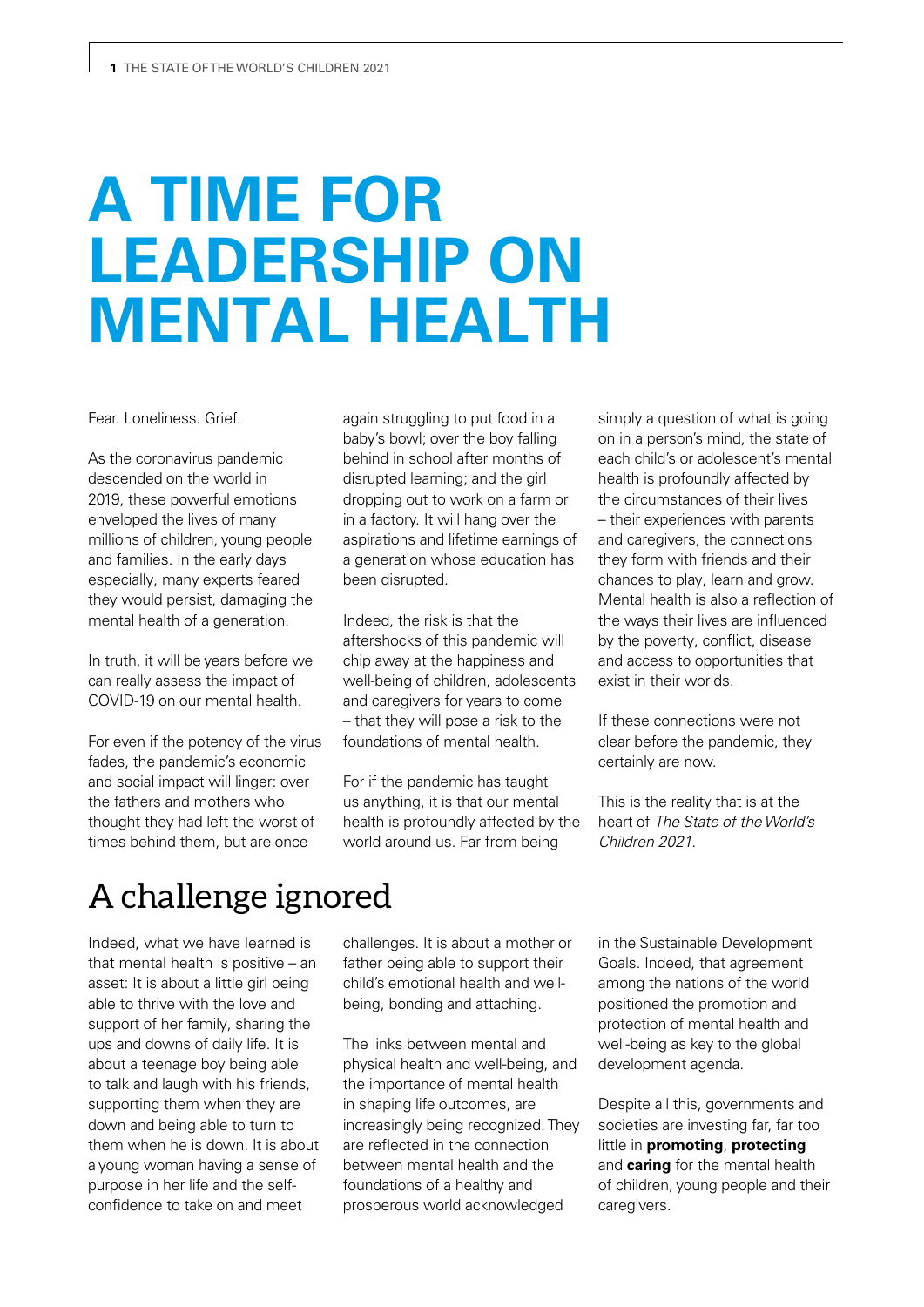### A time for leadership

At the heart of our societies' failure to respond to the mental health needs of children, adolescents and caregivers is an absence of **leadership**  and **commitment**. We need commitment, especially financial commitment, from global and national leaders and from a broad range of stakeholders that reflects the important role of social and other determinants in helping to shape mental health outcomes. The implications of such an approach are profound. They demand that we set our sights on a clear shared goal of supporting children

### A time for action

The COVID-19 pandemic has upended our world, creating a global crisis unprecedented in our lifetime. It has created serious concerns about the mental health of children and their families during lockdowns, and it has illustrated in the starkest light how events in the wider world can affect the world inside our heads. It has also highlighted the fragility of support systems for mental health in many countries, and it has – once again – underlined how these hardships fall disproportionately on the most disadvantaged communities.

and adolescents at crucial moments in their development to minimize risk – and maximize protective – factors.

As well as commitment, we need **communication**: We need to end stigmas, to break the silence on mental health, and to ensure that young people are heard, especially those with lived experience of mental health conditions. Without their voices being heard and their active participation and engagement, the challenge of developing relevant mental health programmes and initiatives will not be met.

And we need **action**: We need to better support parents so that they can better support their children; we need schools that meet children's social and emotional needs; we need to lift mental health out of its 'silo' in the health system and address the needs of children, adolescents and caregivers across a range of systems, including parenting, education, primary health care, social protection and humanitarian response; and we need to improve data, research and evidence to better understand the prevalence of mental health conditions and to improve responses.

But the pandemic also offers an opportunity to build back better. As The State of the World's Children's 2021 sets out, we know about the key role of parents and caregivers in shaping mental health in early childhood; we know too about children's and adolescents' need for connection; and we know about the dire impact that poverty, discrimination and marginalization can have on mental health. And while there is still much work to be done in developing responses, we already know the importance of key interventions, such as challenging stigmas, supporting

parents, creating caring schools, working across sectors, building robust mental health workforces, and establishing policies that encourage investment and lay a solid foundation for mental health and well-being.

We have a historic chance to commit, communicate and take action to promote, protect and care for the mental health of a generation. We can provide support for the foundation of a generation equipped to pursue their dreams, reach their potential and contribute to the world.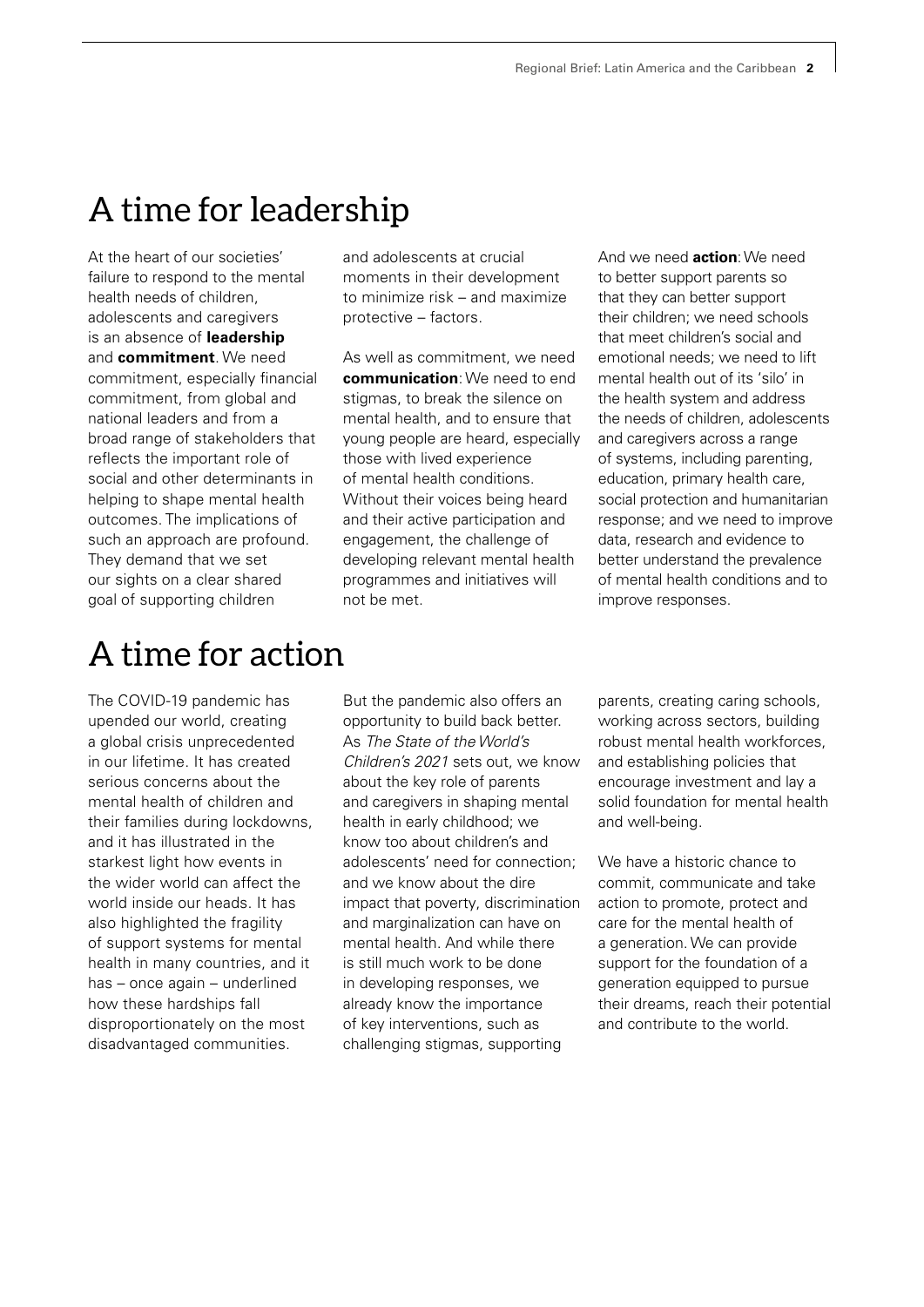# **BY THE NUMBERS**

### Prevalence of mental disorders

Nearly 16 million adolescents aged 10–19 live with a mental disorder in Latin America and the Caribbean (LAC).



**Note**: The number of adolescents with mental disorders is rounded to the nearest 1,000; calculations are based on these disorders: depression, anxiety, bipolar, eating, autism spectrum, conduct, schizophrenia, idiopathic intellectual disability, attention deficit/hyperactivity (ADHD) and a group of personality disorders.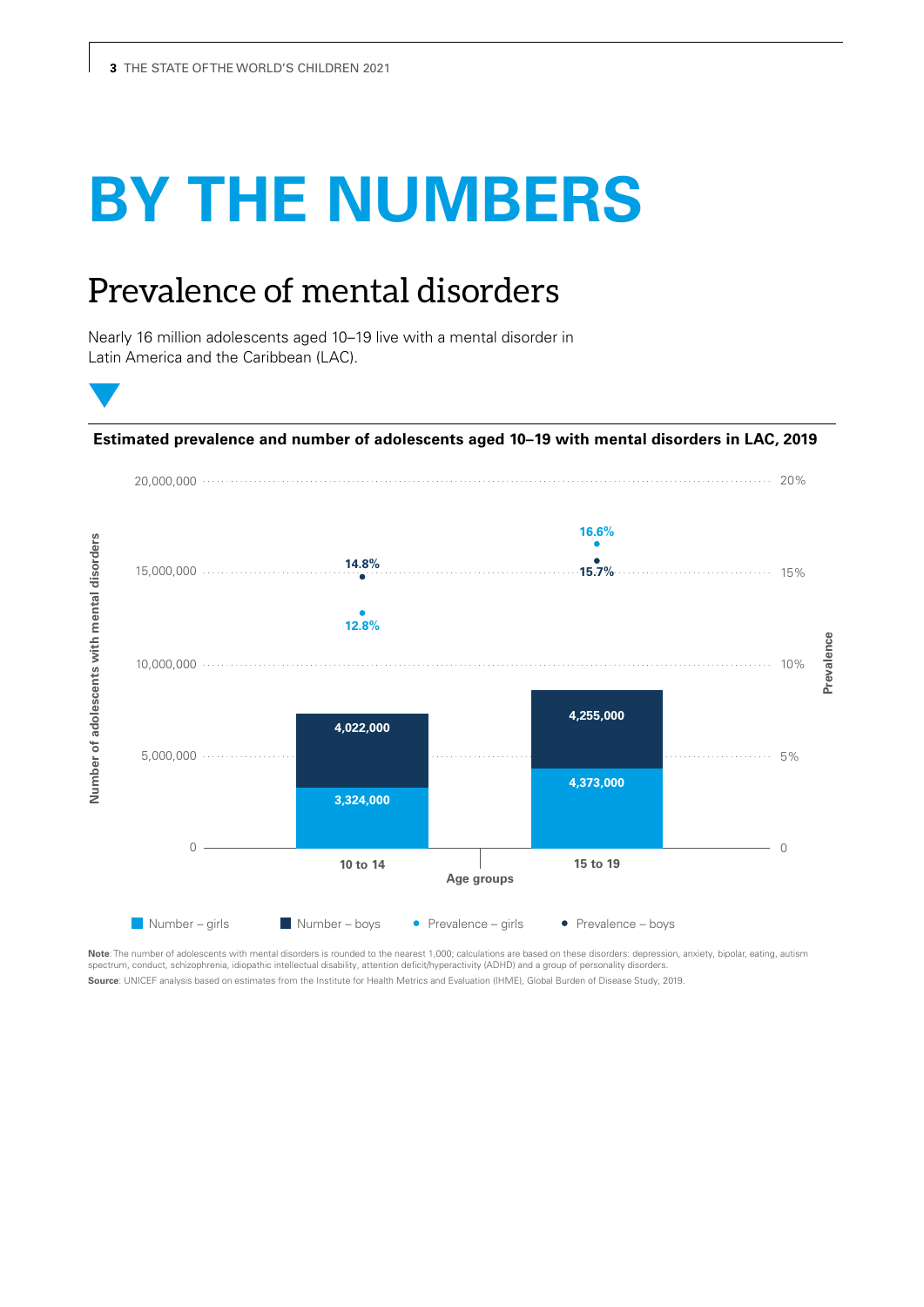### **Estimated prevalence of mental disorders among adolescents aged 10–19 in LAC, 2019**

|                                            | Girls and boys aged 10-19 |               | Girls aged 10-19    |               | Boys aged 10-19 |               |
|--------------------------------------------|---------------------------|---------------|---------------------|---------------|-----------------|---------------|
| <b>Country</b>                             | Prevalence %              | <b>Number</b> | <b>Prevalence %</b> | <b>Number</b> | Prevalence %    | <b>Number</b> |
| <b>Antigua and Barbuda</b>                 | 16.4%                     | 2,143         | 14.5%               | 930           | 18.2%           | 1,213         |
| Argentina                                  | 15.1%                     | 1,064,820     | 14.3%               | 499,278       | 15.8%           | 565,542       |
| <b>Bahamas</b>                             | 16.3%                     | 10,157        | 14.4%               | 4,527         | 18.2%           | 5,630         |
| <b>Barbados</b>                            | 16.5%                     | 6,338         | 14.6%               | 2,740         | 18.3%           | 3,598         |
| <b>Belize</b>                              | 16.6%                     | 14,748        | 14.6%               | 6,514         | 18.5%           | 8,234         |
| <b>Bolivia</b><br>(Plurinational State of) | 15.6%                     | 338,654       | 14.7%               | 158,197       | 16.4%           | 180,457       |
| <b>Brazil</b>                              | 17.1%                     | 5,617,833     | 17.6%               | 2,843,045     | 16.7%           | 2,774,788     |
| <b>Chile</b>                               | 16.0%                     | 391,622       | 16.6%               | 198,622       | 15.4%           | 193,000       |
| Colombia                                   | 12.9%                     | 993,977       | 12.6%               | 472,918       | 13.2%           | 521,059       |
| <b>Costa Rica</b>                          | 13.5%                     | 97,396        | 13.0%               | 46,545        | 14.0%           | 50,851        |
| Cuba                                       | 16.8%                     | 214,213       | 14.8%               | 91,766        | 18.6%           | 122,447       |
| <b>Dominica</b>                            | 16.5%                     | 1,852         | 14.5%               | 792           | 18.4%           | 1,060         |
| <b>Dominican Republic</b>                  | 16.8%                     | 323,257       | 15.1%               | 143,624       | 18.5%           | 179,633       |
| <b>Ecuador</b>                             | 15.4%                     | 508,706       | 14.6%               | 237,737       | 16.1%           | 270,969       |
| <b>El Salvador</b>                         | 13.9%                     | 158,801       | 13.7%               | 76,516        | 14.2%           | 82,284        |
| Grenada                                    | 16.6%                     | 2,750         | 14.6%               | 1,152         | 18.5%           | 1,598         |
| Guatemala                                  | 13.8%                     | 522,652       | 13.4%               | 249,374       | 14.1%           | 273,279       |
| Guyana                                     | 17.5%                     | 24,775        | 15.9%               | 11,120        | 19.0%           | 13,655        |
| Haiti                                      | 17.6%                     | 450,458       | 15.8%               | 202,322       | 19.4%           | 248,136       |
| <b>Honduras</b>                            | 13.5%                     | 287,849       | 12.9%               | 136,659       | 14.0%           | 151,190       |
| Jamaica                                    | 16.4%                     | 77,198        | 14.4%               | 33,214        | 18.3%           | 43,984        |
| <b>Mexico</b>                              | 12.1%                     | 2,664,151     | 11.8%               | 1,281,841     | 12.5%           | 1,382,310     |
| Nicaragua                                  | 14.0%                     | 179,984       | 13.6%               | 85,595        | 14.3%           | 94,390        |
| Panama                                     | 12.9%                     | 92,399        | 12.2%               | 42,944        | 13.5%           | 49,455        |
| Paraguay                                   | 16.5%                     | 215,870       | 17.1%               | 109,570       | 15.8%           | 106,300       |
| Peru                                       | 14.9%                     | 864,837       | 13.9%               | 381,875       | 15.8%           | 482,962       |
| <b>Saint Kitts and Nevis</b>               | 16.7%                     | 1,451         | 14.9%               | 647           | 18.4%           | 804           |
| <b>Saint Lucia</b>                         | 16.7%                     | 4,249         | 14.7%               | 1,842         | 18.6%           | 2,406         |
| <b>Saint Vincent and the</b><br>Grenadines | 16.7%                     | 3,010         | 14.6%               | 1,286         | 18.6%           | 1,724         |
| <b>Suriname</b>                            | 17.2%                     | 16,660        | 15.5%               | 7,268         | 18.7%           | 9,392         |
| <b>Trinidad and Tobago</b>                 | 16.5%                     | 30,382        | 14.6%               | 13,212        | 18.3%           | 17,169        |
| <b>Uruguay</b>                             | 15.0%                     | 73,105        | 14.8%               | 35,178        | 15.3%           | 37,927        |
| Venezuela<br>(Bolivarian Republic of)      | 15.4%                     | 716,988       | 13.8%               | 317,221       | 16.9%           | 399,768       |

**Note:** Figures are based on these disorders: depression, anxiety, bipolar, eating, autism spectrum, conduct, schizophrenia, idiopathic intellectual disability, attention<br>deficit/hyperactivity (ADHD) and a group of persona

**Source**: UNICEF analysis based on data from the IHME, Global Burden of Disease Study, 2019.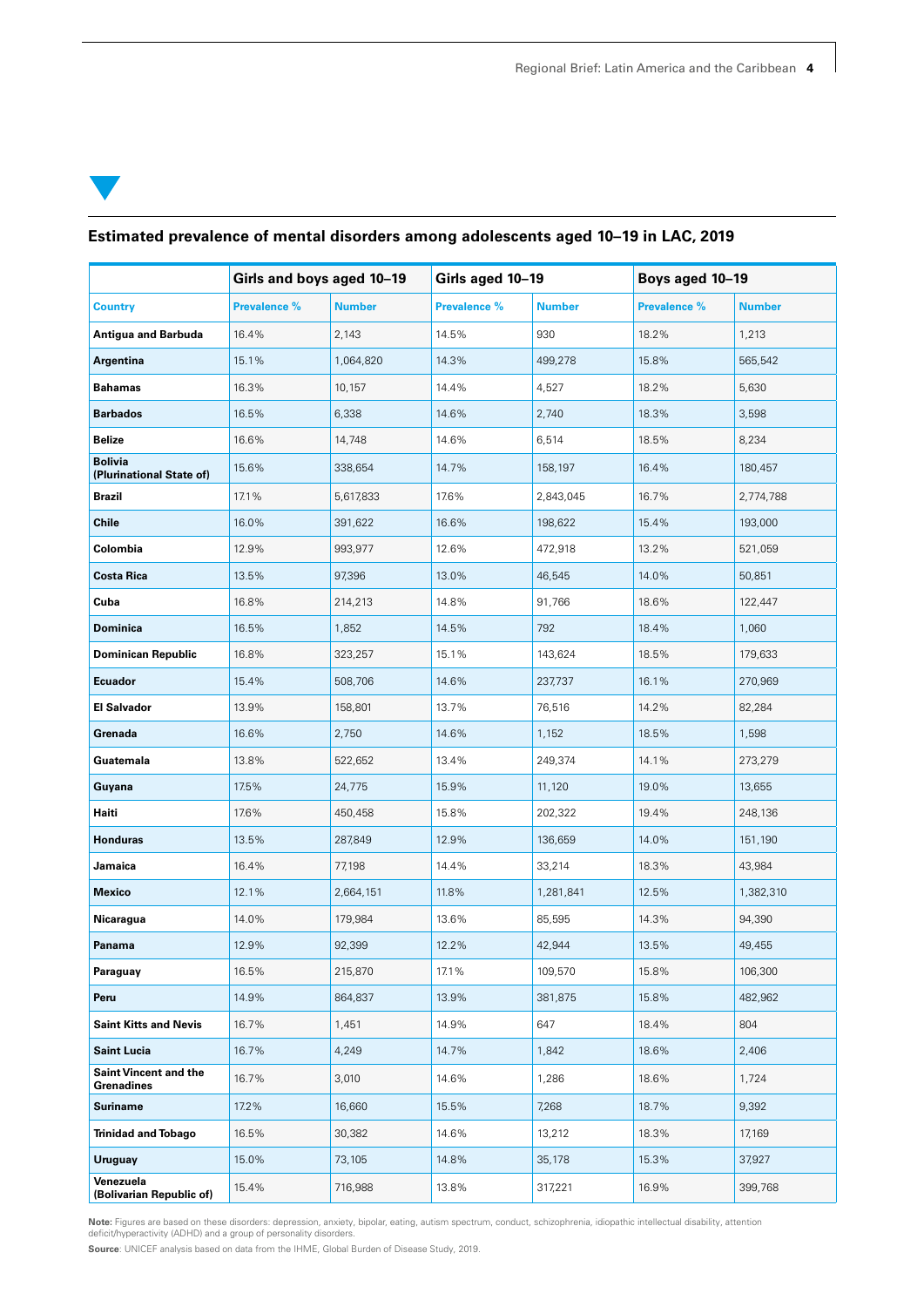### Suicide estimates

Suicide is the third most common cause of death among adolescents aged 15–19 in LAC.



### **Top five causes of death among adolescents aged 15–19 in LAC**

| Rank           | Cause                  | Deaths per 100,000 |
|----------------|------------------------|--------------------|
|                | Interpersonal violence | 36                 |
| 2              | Road injury            | 15                 |
| 3              | Suicide                | 6                  |
| $\overline{4}$ | Drowning               | 3                  |
| 5              | Leukaemia              | 2                  |

**Source**: UNICEF analysis based on WHO Global Health Estimates; global estimates were calculated using population data from the United Nations Population Division World<br>Population Prospects, 2019.

#### More than 10 adolescents lose their lives every day due to suicide in LAC.





**Note**: Confidence intervals for estimated number of deaths for adolescents at different age groups are 10–19, 3,166–5,405; 10–14, 521–979; 15–19, 2,645–4,426. **Source**: UNICEF analysis based on WHO Global Health Estimates, 2019; global estimates were calculated using population data from the United Nations Population Division World Population Prospects, 2019.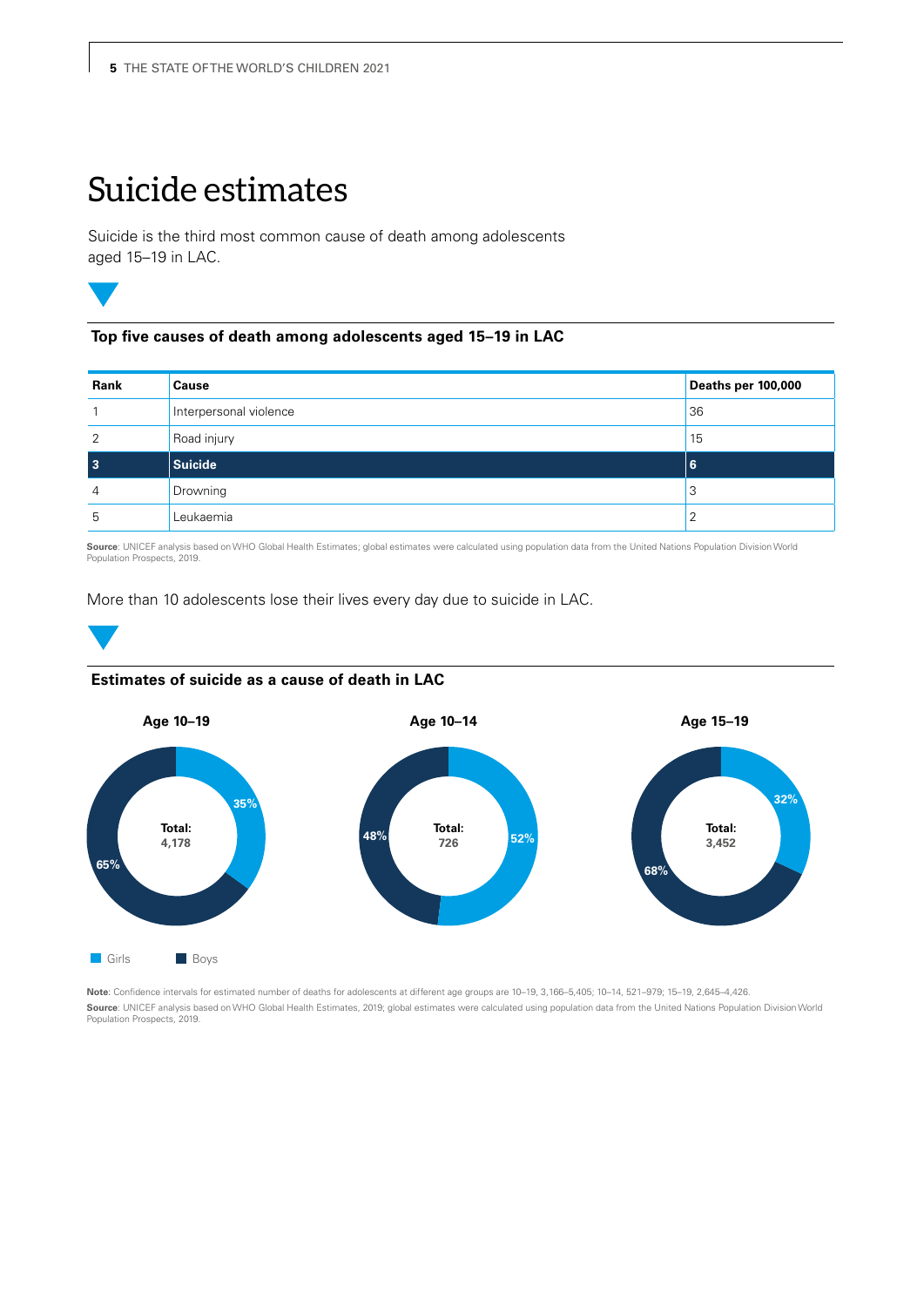### Anxiety and depression

Anxiety and depression account for almost 50 per cent of mental disorders among adolescents aged 10–19 in LAC.



#### **Estimates of key mental disorders among adolescents in LAC, 2019**

#### **Boys and girls aged 10–19**



#### **Girls aged 10–19**





**Note**: The sum of the prevalence of individual disorders exceeds 100 per cent due to the co-morbidity between the disorders; calculations are based on the disorders noted above. **Source**: UNICEF analysis based on IHME Global Burden of Disease Study, 2019.

### The cost of mental disorders in LAC



This figure is the annual loss of human capital from mental disorders based on country-specific values for disability-adjusted life years (DALYs). The estimate is based on the value of lost mental capital – or cognitive and emotional resources – that children and young people would contribute to economies if they were not thwarted by mental health conditions. David McDaid and Sara Evans-Lacko of the Department of Health Policy of the London School of Economics and Political Science started with estimates of the burden of disease attributable to mental health expressed in DALYs. One DALY represents the loss of a year of healthy living caused by disability or premature death. The researchers then assigned a monetary value to each disability-free year based on the average output each person contributes in an economy. One DALY is therefore equivalent to a country's gross domestic product (GDP) per capita, expressed in purchasing power parity (PPP) terms. This formulation allows comparisons to be made globally. (see The State of the World's Children 2021 for a full account of the costs of mental disorders.)

Health Metrics and Evaluation (IHME), World Health Organization (WHO) and World Population Prospects (WPP). IHME data were not available for Anguilla, the British Virgin Islands, Montserrat or Turks and Caicos Islands, therefore, these countries are not included in the analyses that relied on those data. WHO and WPP data were not available for Anguilla, British Virgin Islands, Dominica, Montserrat, Saint Kitts and Nevis or Turks and Caicos Islands.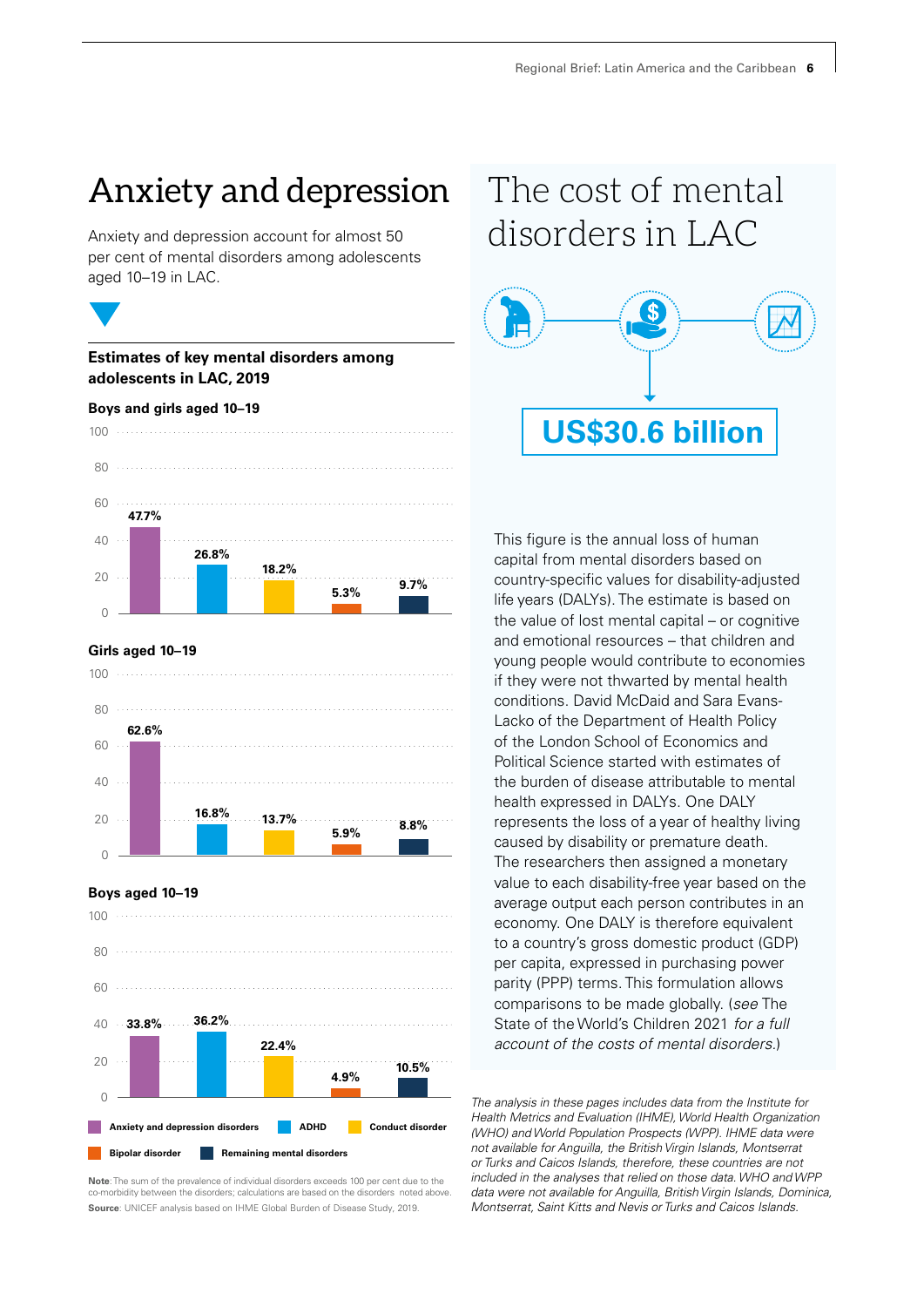### **CASE STUDY**

# Peru

### Community-based Mental Health Care

Two years ago, when Andre\* was 12 years old, his mother, Roxana, received a distressed phone call from his school.

"He was under a desk, crying, and saying that he didn't want to keep living," she said.

Roxana knew Andre needed help. But they lived in the northern outskirts of Lima, and hospitals and private clinics were either too far away or too expensive. However, a visit to a local health centre provided them with public health insurance and a referral to the Community Mental Health Centre in Carabayllo, a 10-minute bus ride away.

The centre is housed in a repurposed municipal stadium and staffed by a multidisciplinary team that includes psychiatrists, psychologists, nurses, a social worker and pharmacy staff.

Andre was diagnosed with anxiety and depression linked, in part, to his parents' separation. He was prescribed an antidepressant and referred to a psychologist, psychiatrist and social worker for therapy.

*"We made an integrated plan to help him understand and manage what he's going through," psychologist Yesica Chambilla said. "We provided him with tools to make his own changes."* 

The centre also provided guidance to Roxana, who plays an active role in her son's care.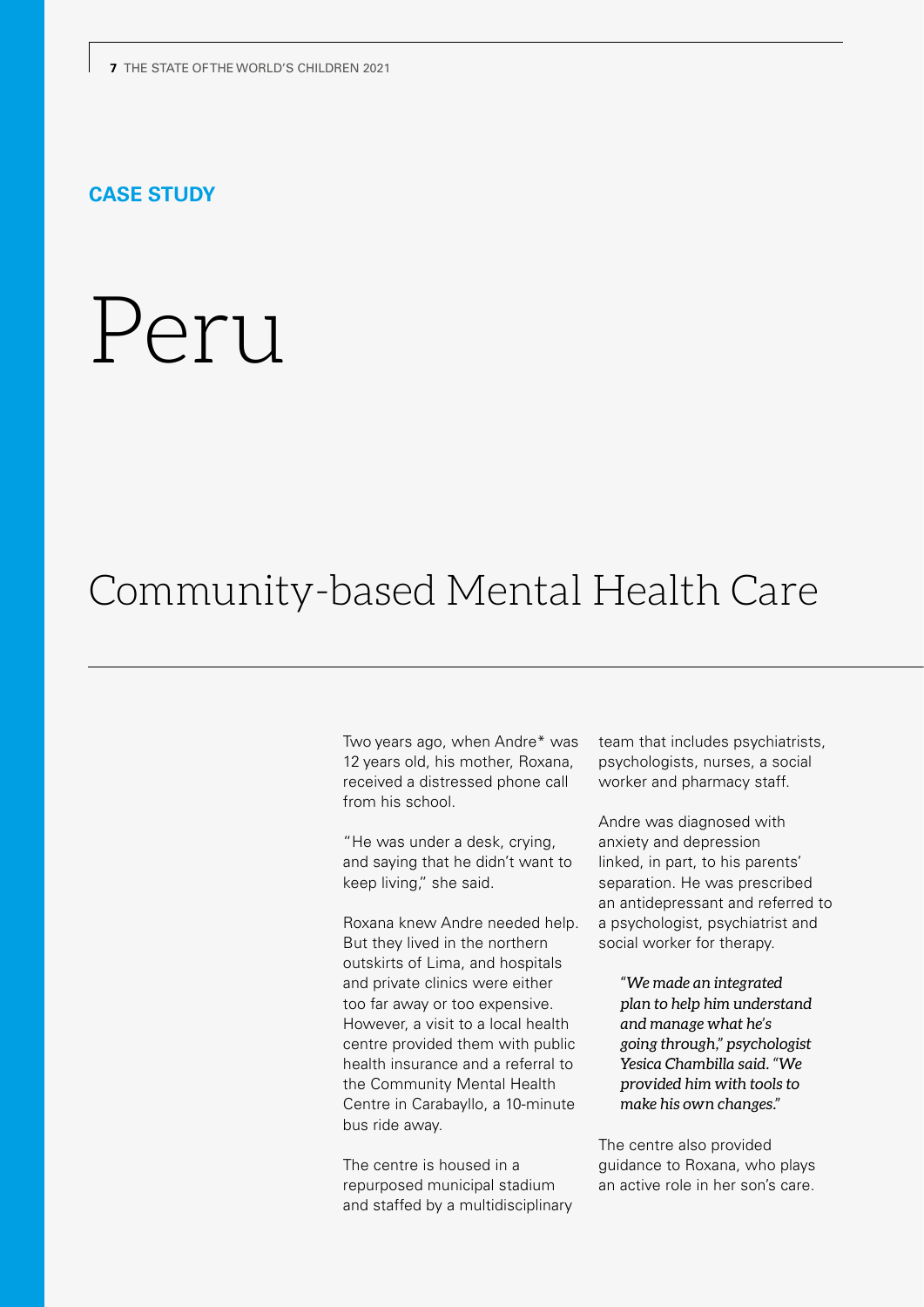

Doing better: A community health centre has helped Andre with his mental health: "I feel much better," he says, "and I don't want to give up." © UNICEF/UN0476518/Mandros

The integrated plan is part of Peru's community-based mental health-care model, which offers services at the primary healthcare level, close to where people live and where they can access their communities' network of support.

To address the gap between the need for and the availability of mental health services, the Peruvian Government instituted a series of reforms to expand community-based care, including adding mental healthcare coverage to the national health insurance scheme and establishing a mental health results-based budget programme that boosted public spending. A new national mental health law was passed in 2019. The network of community-based mental

health care centres increased from 22 in 2015 to 203 in 2021.

For Andre, the lockdown due to the COVID-19 pandemic was stressful, but he was able to speak regularly with his psychologist by phone. Now, more than a year after his first visit to the centre, Andre is coming off his medication and experiencing positive changes.

*"Before coming, things were really bad," Andre said. "Now I feel much better, and I don't want to give up."* 

\* Andre and Roxana are pseudonyms used to protect their identities. They were interviewed in Lima in June 2021.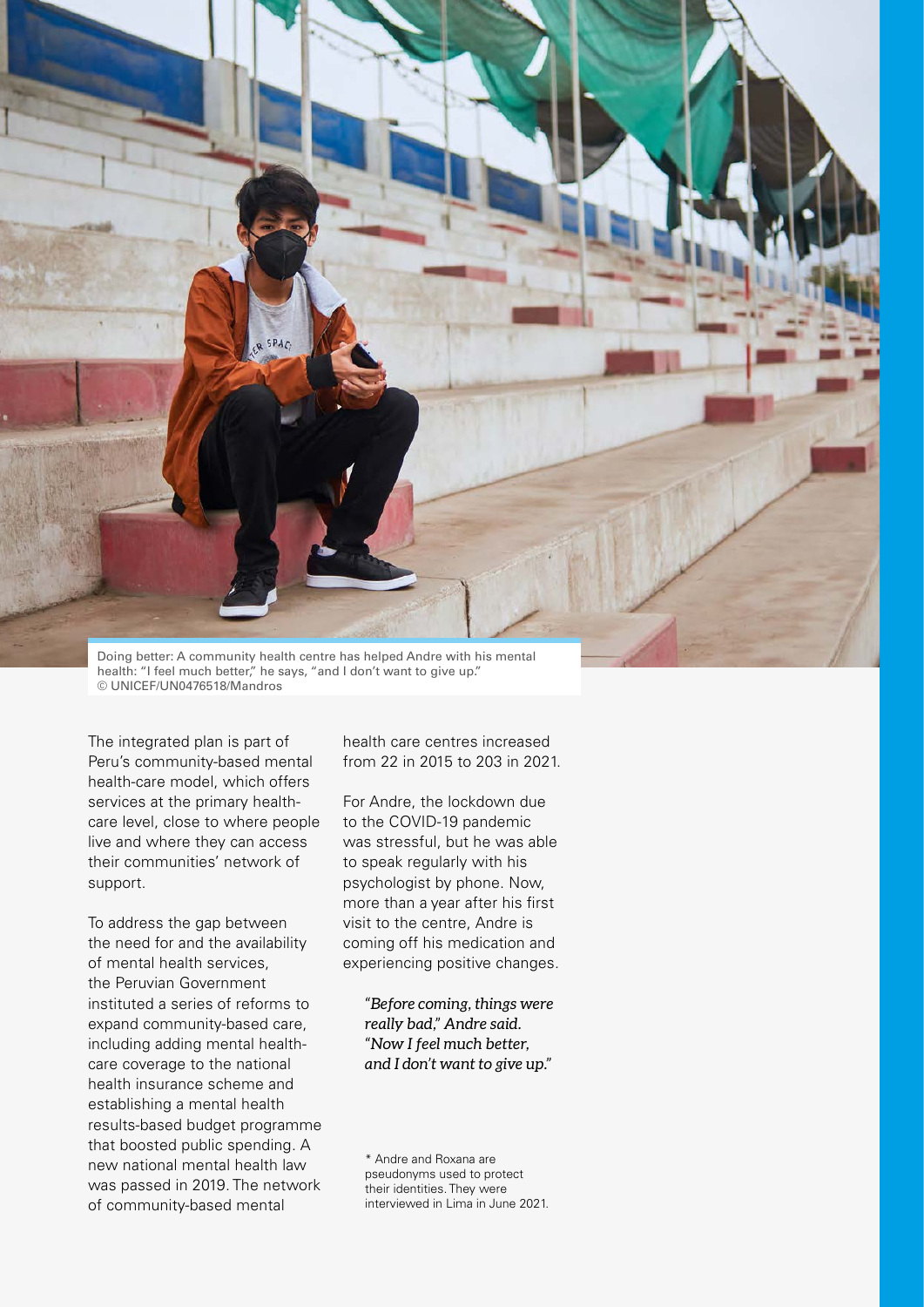### **CASE STUDY**

# Mexico

Making Sense of Sadness: Protecting the mental health of unaccompanied migrant children

> In November 2020, Hurricane Eta ripped through Honduras, orphaning María,\* 16, who decided to leave home in search of family in the United States.

María's hopes were dashed when she was detained by immigration officials near the border of Guatemala and Mexico. She was transferred to the Albergue Temporal para Niñas y Adolescentes Migrantes Separados o No Acompañados, a 29-bed temporary shelter in Tapachula for unaccompanied migrant girls. The shelter provides them with food, a bed and psychosocial support for up to 45 days while officials assess the possibility of uniting them with family. It is funded by the Mexican Government and managed by the local

municipality. UNICEF provides support to strengthen the shelter's programme to provide holistic care and child-centred attention, resilience building and life skills development, and psychosocial activities through recreation and sports.

*"Research has shown that children experience stress when they are limited to one space," said Adriana Arce, UNICEF Field Office Manager in Tapachula. "They've also experienced stress in transit when migrating from one country to another."*

Many of the girls have also fled dangers at home, including abuse, gang violence, human trafficking and natural disasters.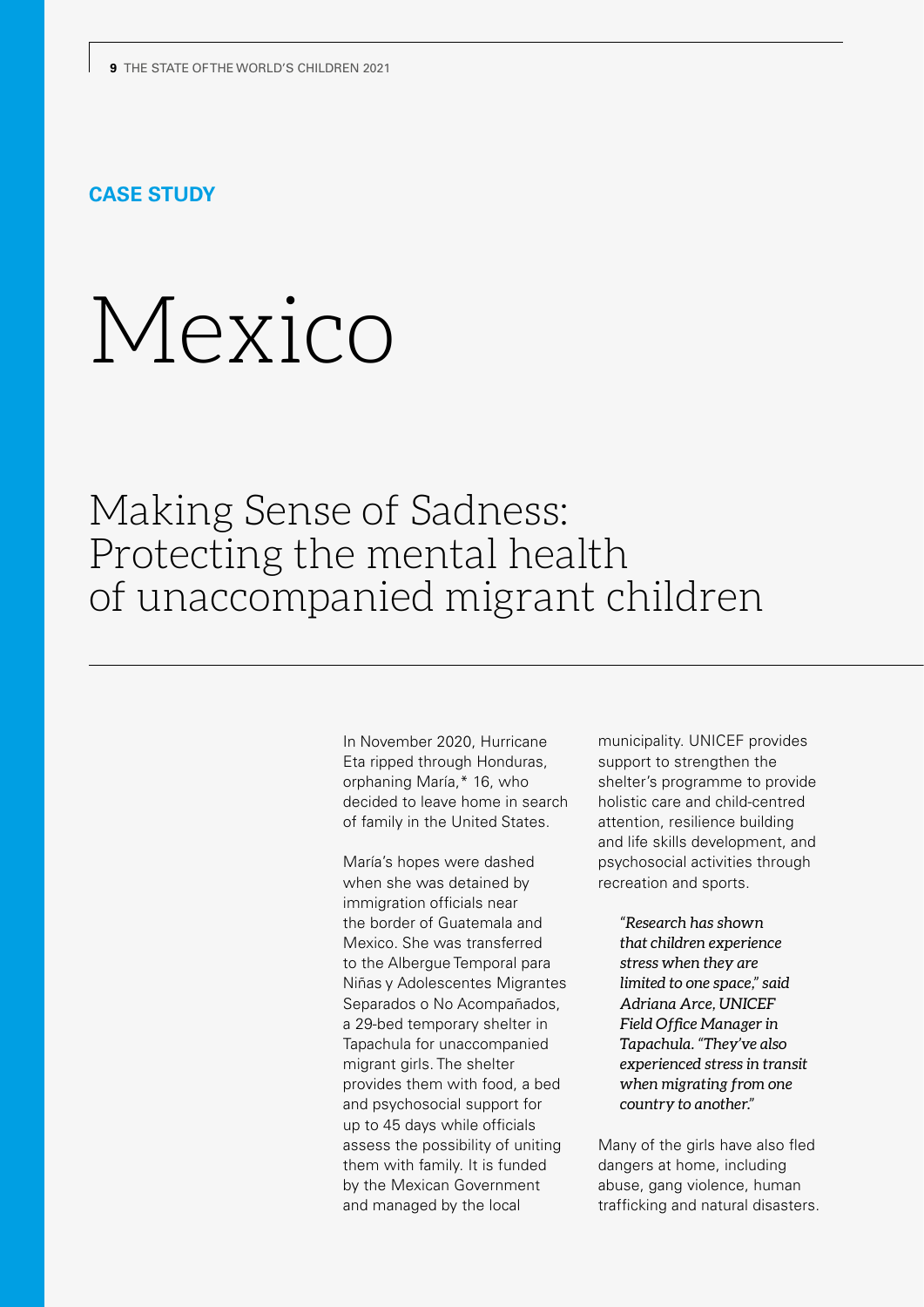

unaccompanied migrant girls in Mexico. © UNICEF/UN0436866/Guerrero VII Photo

Many arrive with experiences that, without the support of a caring adult, can lead to toxic stress – a significant risk to their development and mental health.

*"Their rights, resilience, selfesteem and the power to lead their lives travel with them," said Ana Cecilia Carvajal, who monitors psychosocial support carried out by UNICEF partners in the field. "We want to provide them with support and to remind them of their worth and to help them think positively."*

In March 2021, when María was there, 18 other girls and 4 babies lived in the shelter. During her stay, María made it a priority to attend the classes and has

learned how to manage her stress and regulate her emotions. She has gained an appreciation of her rights. Though she has struggled with sadness, her faith also helps her to remain hopeful and focused on her future.

"Sometimes you can learn a lot even if you don't know why God brought you to a place," she said.

\* María is a pseudonym used for her protection. She was interviewed in March 2021 at the Albergue Temporal para Niñas y Adolescentes Migrantes Separados o No Acompañados.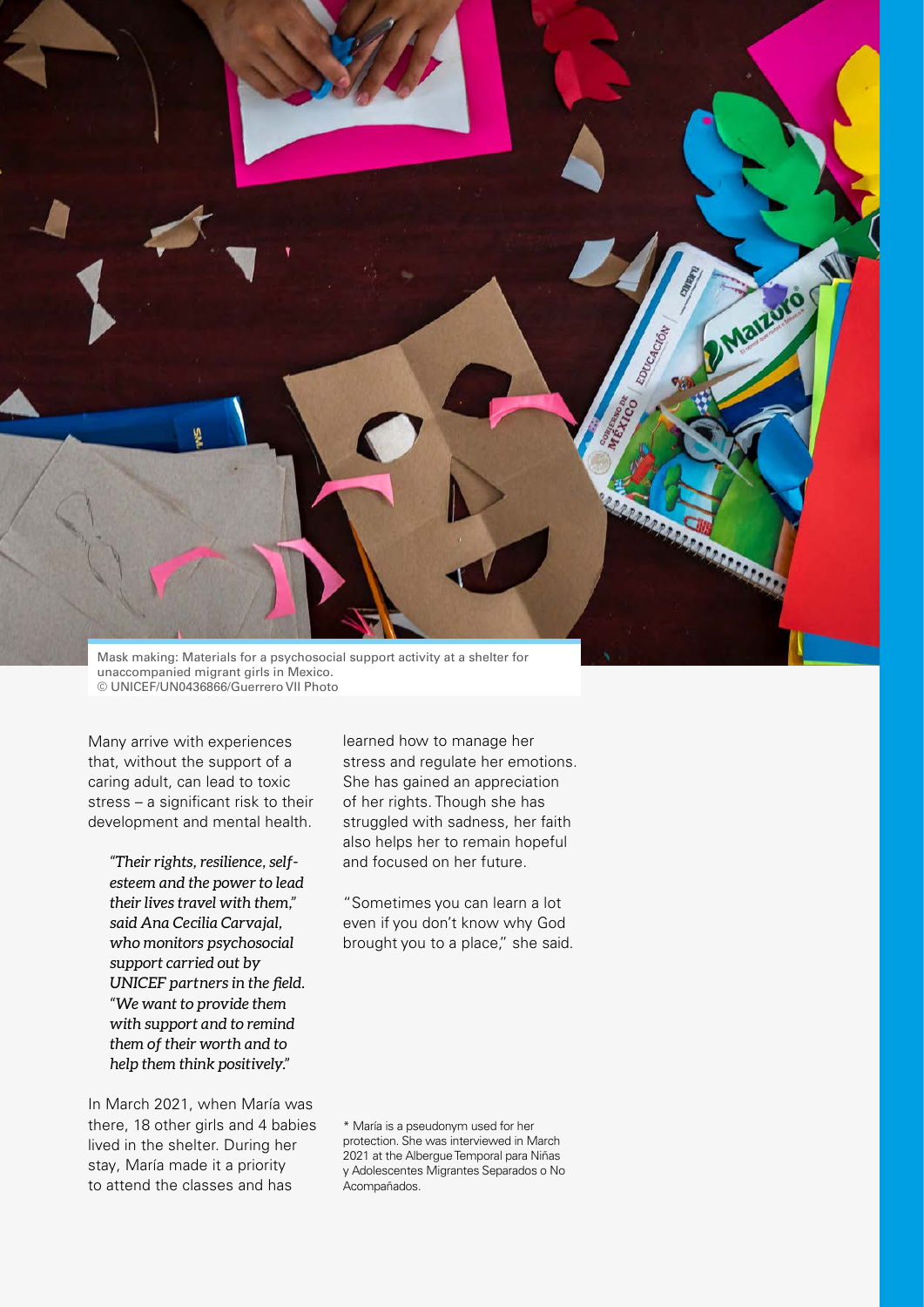# **WHAT YOUNG PEOPLE SAY**

**Background:** For this edition of The State of the World's Children report, UNICEF teamed up with researchers from the Global Early Adolescent Study at Johns Hopkins Bloomberg School of Public Health (JHU) to host focus group discussions on mental health and well-being. From February to June 2021, local partners facilitated focus group discussions for adolescents aged 10–14 and 15–19 in 13 countries worldwide. In LAC, the focus groups were implemented in Chile and Jamaica. This brief includes quotes from some of the adolescents who participated in the focus groups. A fuller companion report on the discussions will be released in 2022.

The **COVID-19 pandemic** has dramatically shifted the lives of young people all over the world. When schools closed, adolescents, who increasingly rely on connections with peers as they mature, were cut off from those social networks. During the focus group discussions, adolescents described significant impacts on mental health. **Social isolation** and challenges with **remote learning** are two examples of issues raised:

*"I feel that... because of the pandemic we've all felt a little sadder, because you don't usually meet with friends or go out anymore, and I feel that it has affected us a lot." (Older boy, Chile)*

*"Not being able to see your friends causes depression because talking on a screen is not the same – you don't have the same connection as seeing them in person." (Younger girl, Jamaica)*

During the focus group discussions, adolescents shared different **levels of distress** that they may experience throughout life:

*"I get very sad and then I start to shiver, I start to run out of air and then I start to cry, like without being able to hold it… I look like a zombie and I have nothing else to do or I try to get my spirits up but until I sleep it will not happen." (Younger girl, Chile)*

*"I personally believe that growing up, everyone goes through a phase where they start to develop a low level of depression… so I personally think that everyone really and truly experiences sadness, but when it becomes depression is when... those feelings are ignored or they're boosted or fuelled." (Older girl, Jamaica)*

Adolescents also pointed out a potential **generation gap** when talking to parents about mental health issues and remarked on some of the challenges of parent -child relationships.

*"[Parents invalidating our experiences] happens a lot. For example... a person tells [their] parents [about] their problems, and parents can say, "...You don't have [a] debt or anything for you to be sad," and things like that." (Younger boy, Chile)*

*"When I was younger, I did express my feelings much more, but they were not validated when I was 13, 14 years old. I could say, "I have depression, or I feel sad," and they would say, "No, you don't know what you feel because you are 12 years old." (Older girl, Chile)* 

Issues regarding mental health stigma were echoed during the focus group discussions, in which adolescents discussed the ways in which such stigma can impede help-seeking behaviours:

*"In Jamaica, we don't talk about mental health like a normal thing. It's not a normal thing that we all talk about." (Younger girl, Jamaica)*

Adolescents recognized prominent risk factors for mental health at the peer level. **Bullying** was the most widely discussed during the focus groups, as this girl from Chile remarked: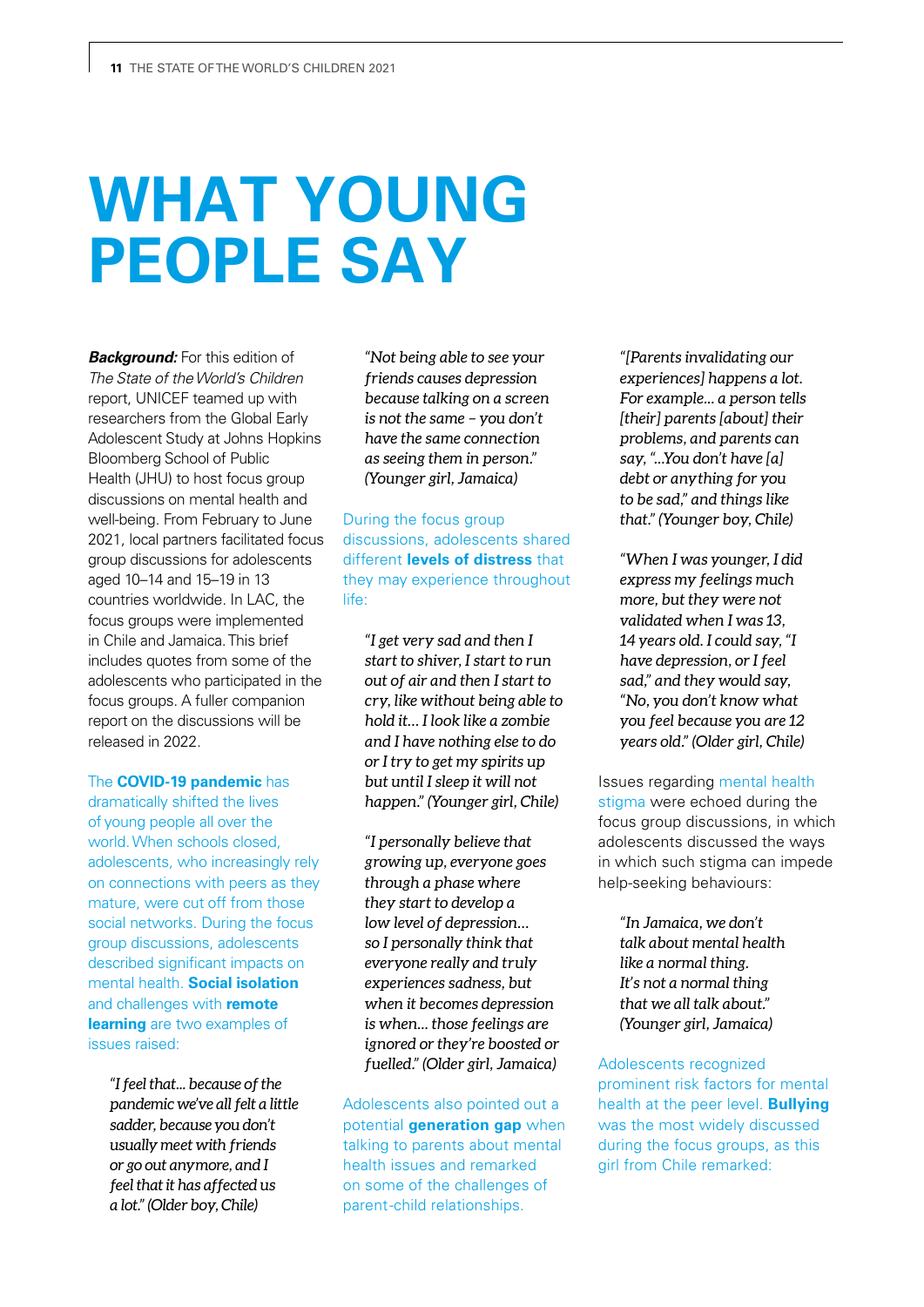*"[I was bullied a lot in] other schools… and I'm so marked by it, I feel that if I make new friends they will start to criticize [me]." (Younger girl, Chile)*

It was clear from focus group discussions around the world that **gender norms** matter for mental health for boys and girls alike. Adolescents generally agreed that girls are less constrained than boys by norms around help-seeking and could more easily reach out to friends and family members for support:

*"In women [self-injury] is more likely to happen because we are exposed [to] a greater pressure in society... because we are judged more than [men] are… We have a lot of pressure because of our body [image]." (Older girl, Chile)* 

*"It's okay for girls to express their feeling more than boys. [To be a man is] to be tough, to keep our feelings inside, and girls have the opportunity to speak to their peers and their parents and express how they feel inside, and boys have to hold it in." (Older boy, Jamaica)* 

Adolescents also discussed the ways in which mental health conditions can increase vulnerabilities and lead to **self-harm:**

*"I think the reason why people do self-harm... I think it is because they are feeling so much emotional and mental pain that they think the physical pain is going to help block [it]." (Younger girl, Jamaica)*

*"I feel that there are many problems such as self-injury... a lot of self-harming, even causing death... there is a lot of that in our age group, especially due to low selfesteem, family problems, harassment, and that kind of thing." (Older girl, Chile)*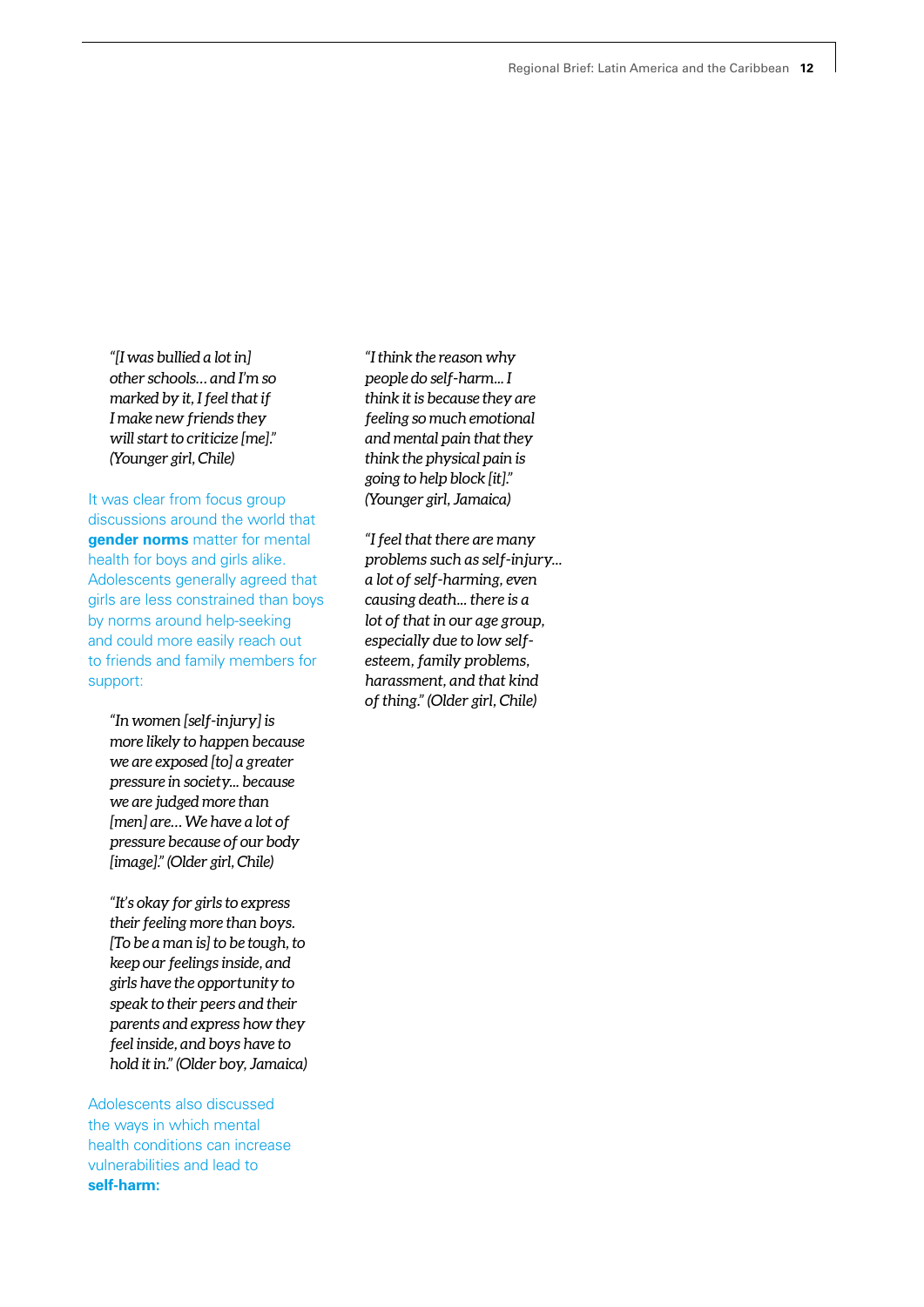## **A FRAMEWORK FOR ACTION**

The State of the World's Children 2021 has set out the mental health challenges facing children and adolescents and their families. It has shown that these challenges are global – from the poorest village to the wealthiest city, children and their families are suffering pain and distress. At an age and stage of life when children and young people should be laying strong foundations for lifelong mental health, they are instead facing challenges and experiences that can only

undermine those foundations. The cost for us all is incalculable.

It does not have to be this way. And it should not be this way.

Our priorities are – or should be – clear. We may not have all the answers, but we know enough to be able to act now to **promote** good mental health for every child, **protect** vulnerable children and **care** for children facing the greatest challenges.

This report sets out a framework to help the international community, governments, schools and other stakeholders do just that, grounded in three core principles: **Commitment** from leaders, backed by investment; **Communication** to break down stigmas and open conversations on mental health; and **Action** to strengthen the capacity of health, education, social protection and other workforces, better support families, schools and communities, and greatly improve data and research.

### Commitment, Communication, and Action for Mental Health

### **TO COMMIT** means

strengthening leadership to set the sights of a diverse range of partners and stakeholders on clear goals and ensuring investment in solutions and people across a range of sectors.

#### **Provide regional and national**

**leadership.** Building on existing efforts, stronger regional and national leadership is needed to align stakeholders around clear goals and set priorities; to develop financing models that can help bridge the investment gap; to develop partnerships to share knowledge and experience – globally, regionally and nationally – on delivering services, building capacity, gathering data and evidence, and providing mental

health and psychosocial support (MHPSS) in crisis and emergency settings; and crucially, to monitor and evaluate progress.

#### **Invest in supporting mental**

**health.** Mental health is woefully underfunded. Many governments spend only a few cents per capita directly on mental health, and allocations from international development assistance are meagre. Most spending goes into psychiatric services, meaning that almost nothing is spent on mental health prevention or promotion. In recent years, there has been considerable focus on, as well as support for, setting specific targets for mental health in health budgets – typically at least 5 per cent in low- and middleincome countries (LMICs) and at least 10 per cent in high-income countries.

Investment is needed across sectors, not just in health, to support a strong focus on workforce development in health, education and social protection systems. Clear targets need to be set, and new and innovative sources of funding and investment need to be identified to meet those targets. And a guiding principle for all investment – regional and national – is that it must be in line with rights-based approaches that take account of the needs of people with lived experiences and comply with international human rights instruments.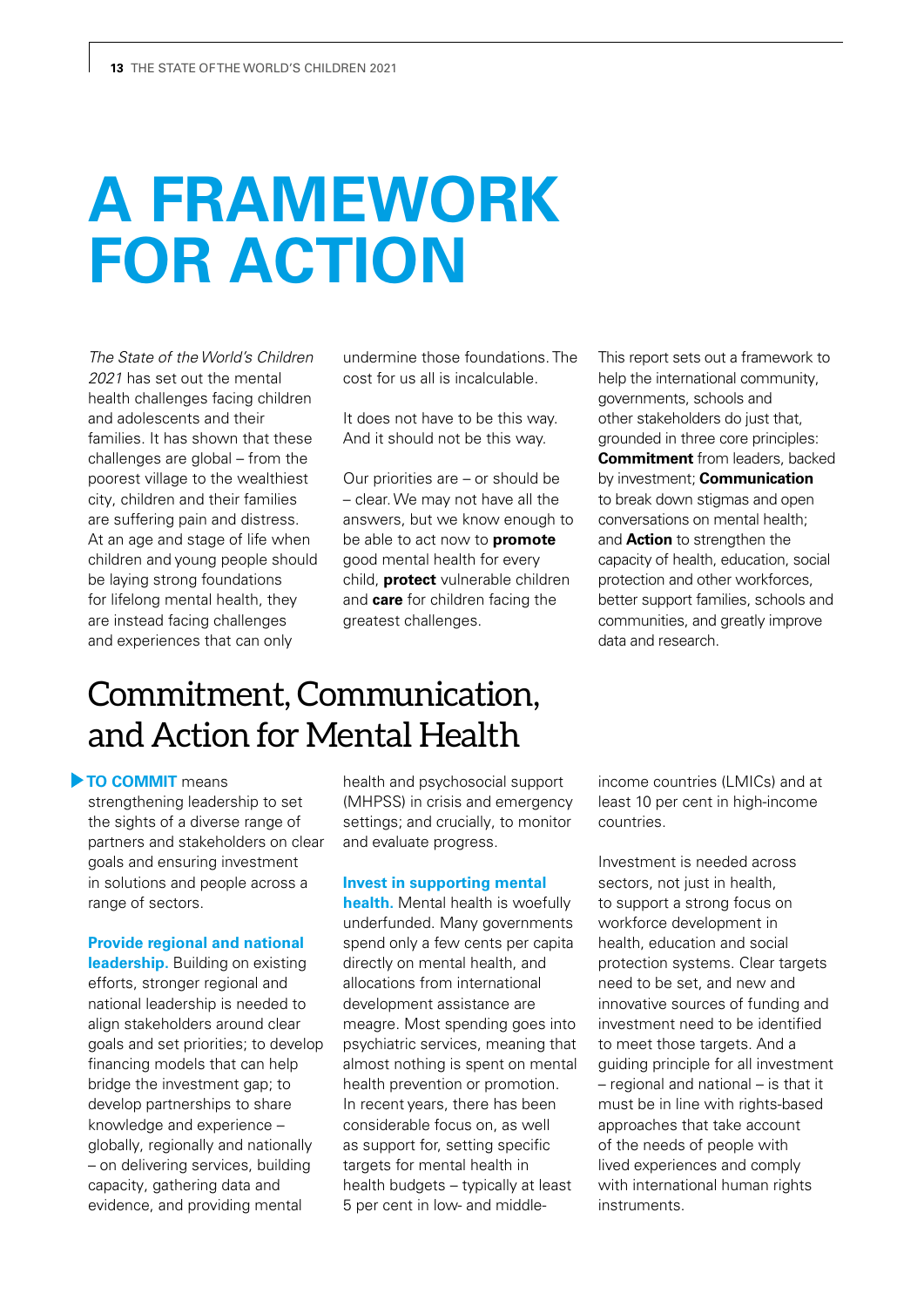### **TO COMMUNICATE** means

tackling stigmas around mental health, opening conversations and improving mental health literacy. It means amplifying the global conversation on mental health to raise awareness and mobilize all stakeholders to take action and facilitate learning. It also means ensuring children, young people and people with lived experience are part of the conversation, that they have a voice and can meaningfully engage in the development of mental health responses.

### **Break the silence, end stigma.**

Governments and other stakeholders, including the media, should work to break down stigmas around mental health and promote a message of inclusiveness. When adequate support and opportunities are available, living with a mental health condition or psychosocial disability need not be an obstacle to living a happy and healthy life. Tackling stigma also means promoting mental health literacy – supporting children, adolescents and caregivers to better understand how to promote positive mental health, how to recognize signs of distress in themselves and in others, and how to seek help when they most need it.

#### **Ensure young people have a say.**

Continued support is needed to provide all young people, especially those with lived experience of mental health conditions, with the means for active and meaningful engagement. This can be done through, for example, investment in community youth groups, cocreation of peer-to-peer initiatives and training programmes.

**TO ACT** means working to minimize the risk factors and maximize

the protective factors for mental health in key areas of children's and adolescents' lives, especially the family and school. More broadly, it also means investment and workforce development across some key sectors and systems, including mental health services and social protection, and the development of strong data collection and research.

### **Support families, parents and**

**caregivers.** Supporting parents and caregivers is essential to building child and adolescent well-being and to reducing and preventing violence against children. Stable relations at home can help protect children against toxic stress and promote resilience and overall well-being.

**• Promote responsive caregiving and nurturing connections.** 

Parenting programmes need to be scaled up, with a focus on social and emotional learning to support families and children to develop positive attachments and to create a positive home environment.

- **• Help parents support their children's health and wellbeing.** Parents and caregivers need support to engage with their children throughout the child's and adolescent's life to foster their social, emotional, physical and cognitive development. Training programmes and counselling should share knowledge on health, nutrition and child development, and stimulate learning within the home.
- **• Care for caregivers' mental health.** Mental health programmes must prioritize caregivers, providing support to manage chronic stress and conflict, and to enhance coping strategies.

**• Give parents training to respond to children's mental health challenges.** Skills training for parents can improve the developmental, behavioural and familial outcomes for children and adolescents facing mental health challenges. Investments must be made to scale up family-centred approaches, including those designed to be delivered by nonspecialists.

### **Ensure schools support mental**

**health.** Schools play a unique and vital role in the lives of children and adolescents. Violence and bullying – both by teachers and other students – as well as excessive pressure to succeed can undermine children's mental health; on the other hand, a warm school environment and positive relationships between students and between students and teachers can bolster it.

**• Invest in a whole-of-school approach to mental health.**

A holistic approach means considering all the ways in which schools affect children's development and well-being. It should seek to encourage a positive and warm school climate that makes children feel safe and connected. It should provide regular mental health and psychosocial well-being training for teachers and other personnel and for children, adolescents and families.

### **• Strengthen teachers' knowledge and socioemotional competencies.**

Teachers and other school personnel need support to build their capacity so that they, in turn, can help children and adolescents learn about mental health and develop healthy